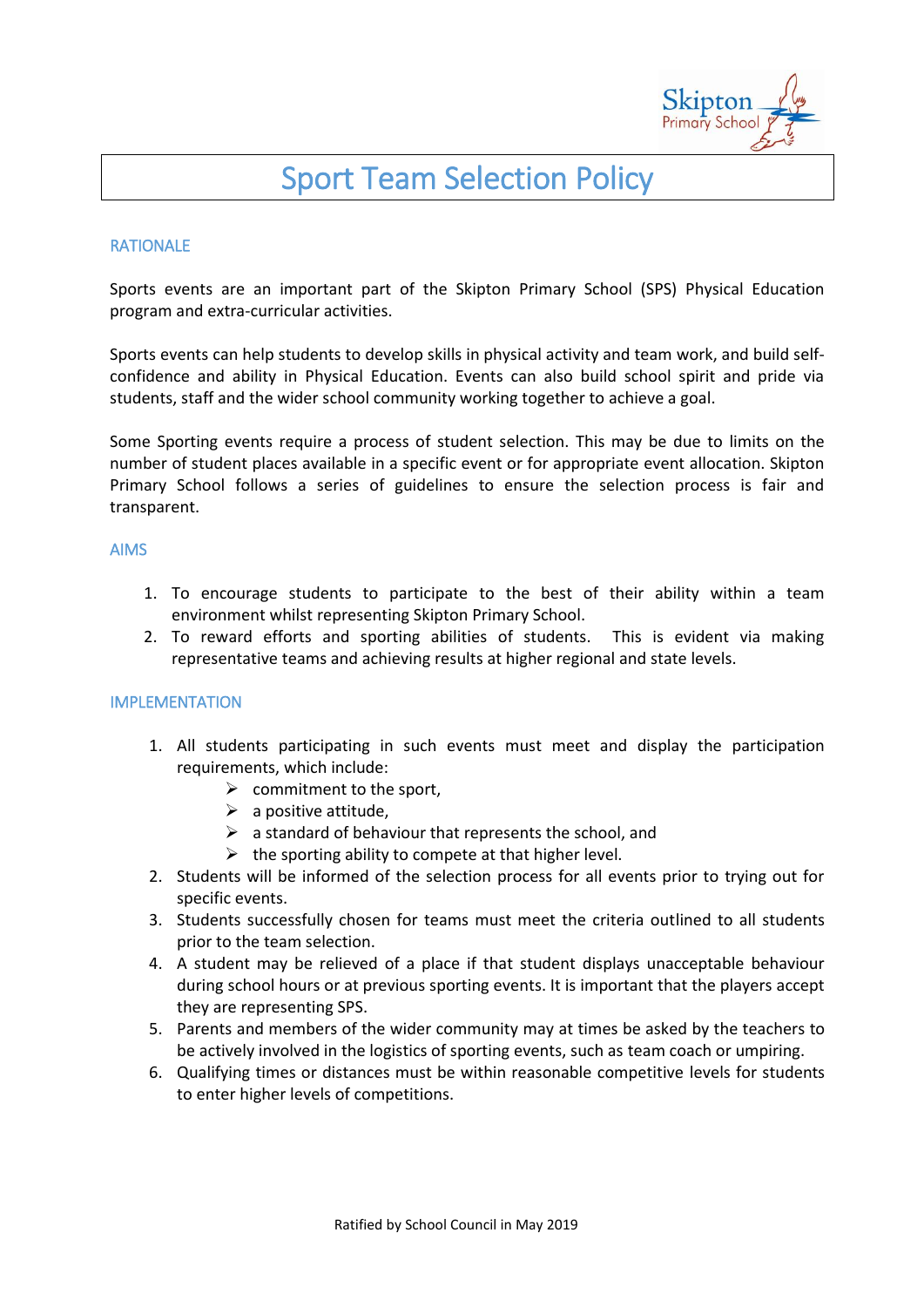# **Network Sport Days (WPSSA)**

All students are eligible to enter Western Plains School Sports Association events. There are four events over the year, one per term.

# 1. WPSSA Swimming Carnival

- Swimmers for individual events may be selected as long as they can make the distances and have a competitive time.
- Relay teams may be selected from individuals who have the best times.
- The teachers will be responsible for final selections.

## 2. WPSSA Athletics Carnival

The WPSSA carnival is organised by another school. It has events that are aligned with the next level of competition, the Eureka District Carnival (for detail on this event, see below). This event is for grades 3 to 6 only. Each sporting event (track and field) is open to everyone, except for the 800m, 1500m and relay race. Each school selects the two highestperforming students over these 800 and 1500m distances (based on school trials) in the age groups of 9/10, 11 and 12. Relay representatives may be chosen based on times during the carnival on the day.

## 3. WPSSA Winter Sports

Winter sports is organised by another school and is designed to allow children to experience a range of sports. There is no need for team selection.

# 4. WPSSA Summer Sports

Summer sports is organised by another school and is designed to allow children to experience a range of sports. There is no need for team selection.

## **Eureka District Athletics team**

- The Skipton Primary School Athletics teams are selected based on the results from the WPSSA Athletics Carnival.
- The first placed student in each event at age level is selected for that event in the team.
- Students are only permitted to enter two individual events and one relay at higher levels such as District, Region and State.
- If a student qualifies in more than two events, they must select their preferred events.

## **District Cross Country**

- Age groups offered at this event are 9/10yr, 11yr and 12/13yr old boys and girls.
- The Cross Country team is selected based on the results from the SPS House Cross Country carnival.
- The top six placed students in each age group are selected for the team, so long as they have a competitive time.

## **Interschool cricket teams**

- Two teams for each gender are formed: A and B. All grade 5/6 children are given the opportunity to participate in the Ballarat carnival in at least one of these teams.
- Team A is selected on sporting ability to be competitive at higher levels. Students from any year level may be chosen for this team if they are more skilful.
- Team B is formed to enable all Grade 5/6 children to participate. Team B also acts as a reserve pool for Team A.